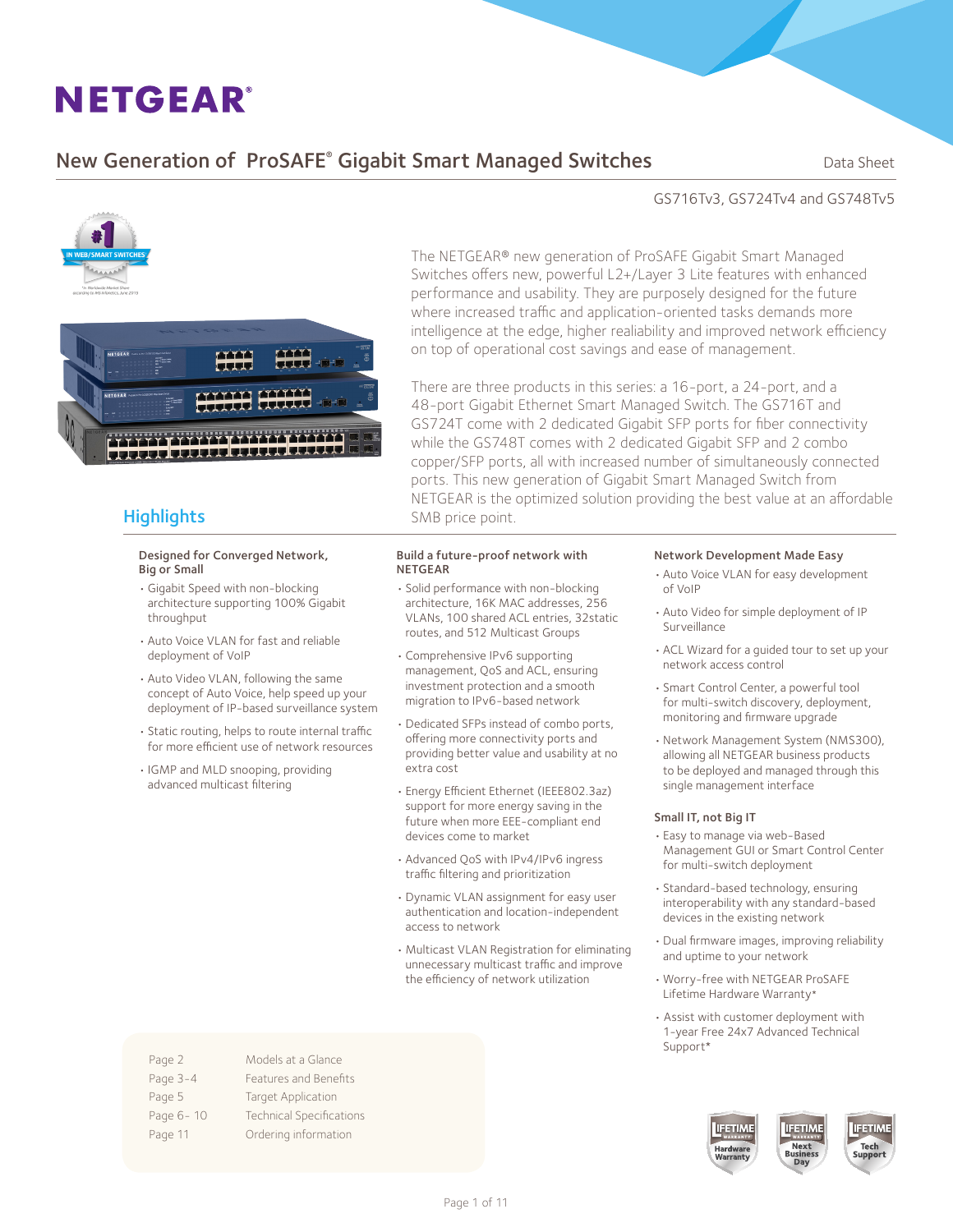### New Generation of ProSAFE® Gigabit Smart Managed Switches **Supersed Banks Cana** Sheet

GS716Tv3, GS724Tv4 and GS748Tv5

#### Hardware at a Glance

|            |             | <b>FRONT</b>                 | <b>REAR</b>                 |              |     |
|------------|-------------|------------------------------|-----------------------------|--------------|-----|
| Model name | Form-Factor | 10/100/1000Base-T RJ45 ports | 100/1000X Fiber SFP ports   | Power Supply | Fan |
| GS716Tv3   | Rackmount   | 16                           | 2 (Dedicated)               | Internal     | No  |
| GS724Tv4   | Rackmount   | 24                           | 2 (Dedicated)               | Internal     | No  |
| GS748Tv5   | Rackmount   | 48                           | $2$ (Dedicated) + 2 (Combo) | Internal     |     |

#### **SETGEAR** atina<br>Cooo anna.<br>Baba

GS716Tv3: 16-port 1000base-T Gigabit Smart Managed Switch

- 16 Gigabit copper ports
- • 2 dedicated SFP ports
- • Fanless

### **Control Control Control**

GS748Tv5: 48-port 1000base-T Gigabit Smart Managed Switch

- • 48 Gigabit copper ports
- 2 dedicated SFP ports and 2 combo copper/SFP ports

#### Software at a Glance

| <b>ETGEAR</b> Preter 24 Pert 120000000 Nas Smart Send                                                        |             |                                                                                                                                                                                                                                      |  |
|--------------------------------------------------------------------------------------------------------------|-------------|--------------------------------------------------------------------------------------------------------------------------------------------------------------------------------------------------------------------------------------|--|
| and the second and the control of the per-                                                                   |             | <u> The Second Contract of the Second Contract of the Second Contract of the Second Contract of the Second Contract of the Second Contract of the Second Contract of the Second Contract of the Second Contract of the Second Co</u> |  |
| the second control of the second control and the control of the con-<br><b>Made WOT</b><br><b>CONTRACTOR</b> |             |                                                                                                                                                                                                                                      |  |
|                                                                                                              | - - - - - - | 1                                                                                                                                                                                                                                    |  |

GS724Tv4: 24-port 1000base-T Gigabit Smart Managed Switch

- 24 Gigabit copper ports
- 2 dedicated SFP ports
- • Fanless

| Management                   | IPv4 / IPv6<br>Multicast filtering | Auto-VoIP | EEE (802.3az)<br>Auto-EEE | <b>VLANs</b>                                | Convergence                 |
|------------------------------|------------------------------------|-----------|---------------------------|---------------------------------------------|-----------------------------|
| Web GUI: HTTPs;<br>RMON SNMP | IGMP and MLD Snooping              | Yes       | Yes                       | Static, Voice Video, MAC,<br>Protocol-based | LLDP-MED, RADIUS,<br>802.1X |

#### Performance at a Glance

| Model Name                       | Packet buffer | <b>ACLs</b>                            | MAC address table<br><b>VLANS</b><br><b>Multicast Group</b> | Fabric                  | <b>Static Routes</b><br>IP interfaces |
|----------------------------------|---------------|----------------------------------------|-------------------------------------------------------------|-------------------------|---------------------------------------|
| GS716Tv3<br>GS724Tv4<br>GS748Tv5 | 2Mb           | 100 shared ACLs<br>(MAC, IP4 and IPv6) | 16K MAC<br>256 VLANs<br>512 Multicast Groups                | all models<br>line-rate | 32 static routes<br>IPv4              |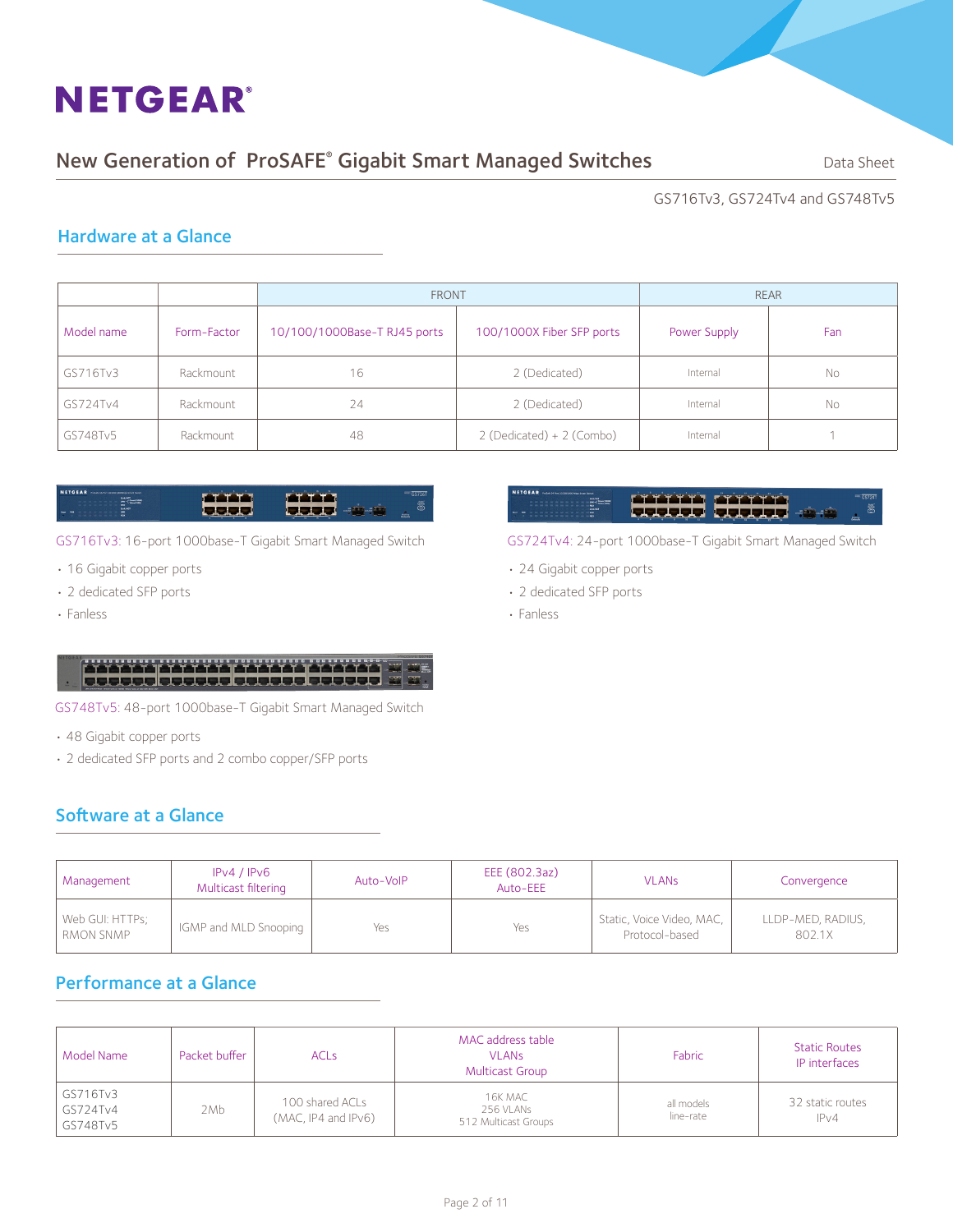### New Generation of ProSAFE® Gigabit Smart Managed Switches **Supersed Banks Cana** Sheet

#### GS716Tv3, GS724Tv4 and GS748Tv5

#### Features and Benefits

| <b>Hardware Features</b>                                                                                                                                                                     | <b>Benefits</b>                                                                                                                                                                                                                                                                                                                                                                                                                                                                                                                                                                                                                                                   |  |
|----------------------------------------------------------------------------------------------------------------------------------------------------------------------------------------------|-------------------------------------------------------------------------------------------------------------------------------------------------------------------------------------------------------------------------------------------------------------------------------------------------------------------------------------------------------------------------------------------------------------------------------------------------------------------------------------------------------------------------------------------------------------------------------------------------------------------------------------------------------------------|--|
| Dedicated SFP Fiber Uplinks                                                                                                                                                                  | · Dedicated SFP ports provides fiber uplinks without sacrificing any downlink Gigabit port.<br>Up to 4 SFP ports provide not only redundant uplinks, but can also build dual redundancy by<br>a trunked uplink with link aggregation and failover, the dual-redundancy, a powerful design<br>for the network virtualization                                                                                                                                                                                                                                                                                                                                       |  |
| Fanless Design (GS716T and GS724T)                                                                                                                                                           | • Quiet operation makes these switches ideal solution for business environments which favor no<br>noise from networking gears such as libraries, class rooms, offices and etc.                                                                                                                                                                                                                                                                                                                                                                                                                                                                                    |  |
| Energy Efficient Ethernet (IEEE802.3az)                                                                                                                                                      | • Maximum power reduction for onging operational cost savings                                                                                                                                                                                                                                                                                                                                                                                                                                                                                                                                                                                                     |  |
| <b>Software Features</b>                                                                                                                                                                     | <b>Benefits</b>                                                                                                                                                                                                                                                                                                                                                                                                                                                                                                                                                                                                                                                   |  |
| Dynamic VLAN Assignment                                                                                                                                                                      | • IP phones and PCs can authenticate on the same port but under different VLAN assignment<br>policies. Users are free to move around and enjoy the same level of network access regardless<br>of their physical location in the network                                                                                                                                                                                                                                                                                                                                                                                                                           |  |
| <b>Static Routing</b>                                                                                                                                                                        | • A simple way to provide segmentation of the network with internal routing through the<br>switch - reserving the router for external traffic routing only, making the entire network<br>more efficient                                                                                                                                                                                                                                                                                                                                                                                                                                                           |  |
| Comprehensive IPv6 Support for Management,<br>ACL and QoS                                                                                                                                    | • Build current network with future in mind. Ensure investment protection and a smooth<br>migration to IPv6-based network without switch replacement                                                                                                                                                                                                                                                                                                                                                                                                                                                                                                              |  |
| IGMP Snooping and MLD Snooping                                                                                                                                                               | · Facilitate fast receiver joins and leaves for multicast streams. Save cost and improve network<br>efficiency by ensuring multicast traffic only reaches designated receivers without the need of<br>an extra multicast router.                                                                                                                                                                                                                                                                                                                                                                                                                                  |  |
| Robust Security Features:<br>· 802.1x authentication<br>• DHCP Snooping<br>· Port-based security by locked MAC<br>• ACL filtering to permit or deny traffic based<br>on MAC and IP addresses | · Build a secured, converged network with all types of traffic by preventing external attacks and<br>blocking malware while allowing secure access for authorized users                                                                                                                                                                                                                                                                                                                                                                                                                                                                                           |  |
| Auto Voice and Auto Video                                                                                                                                                                    | • Automatic Voice over IP prioritization with Auto-VoIP simplifies most complex multi-vendor<br>IP telephones deployments either based on protocols (SIP, H323 and SCCP) or on OUI bytes<br>(default database and user-based OUIs) in the phone source MAC address; providing the best<br>class of service to VoIP streams (both data and signaling) over other ordinary traffic by<br>classifying traffic, and enabling correct egress queue configuration. When deployed IP phones<br>are LLDP-MED compliant, the Voice VLAN will use LLDP-MED to pass on the VLAN ID,<br>802.1P priority and DSCP values to the IP phones, accelerating convergent deployments |  |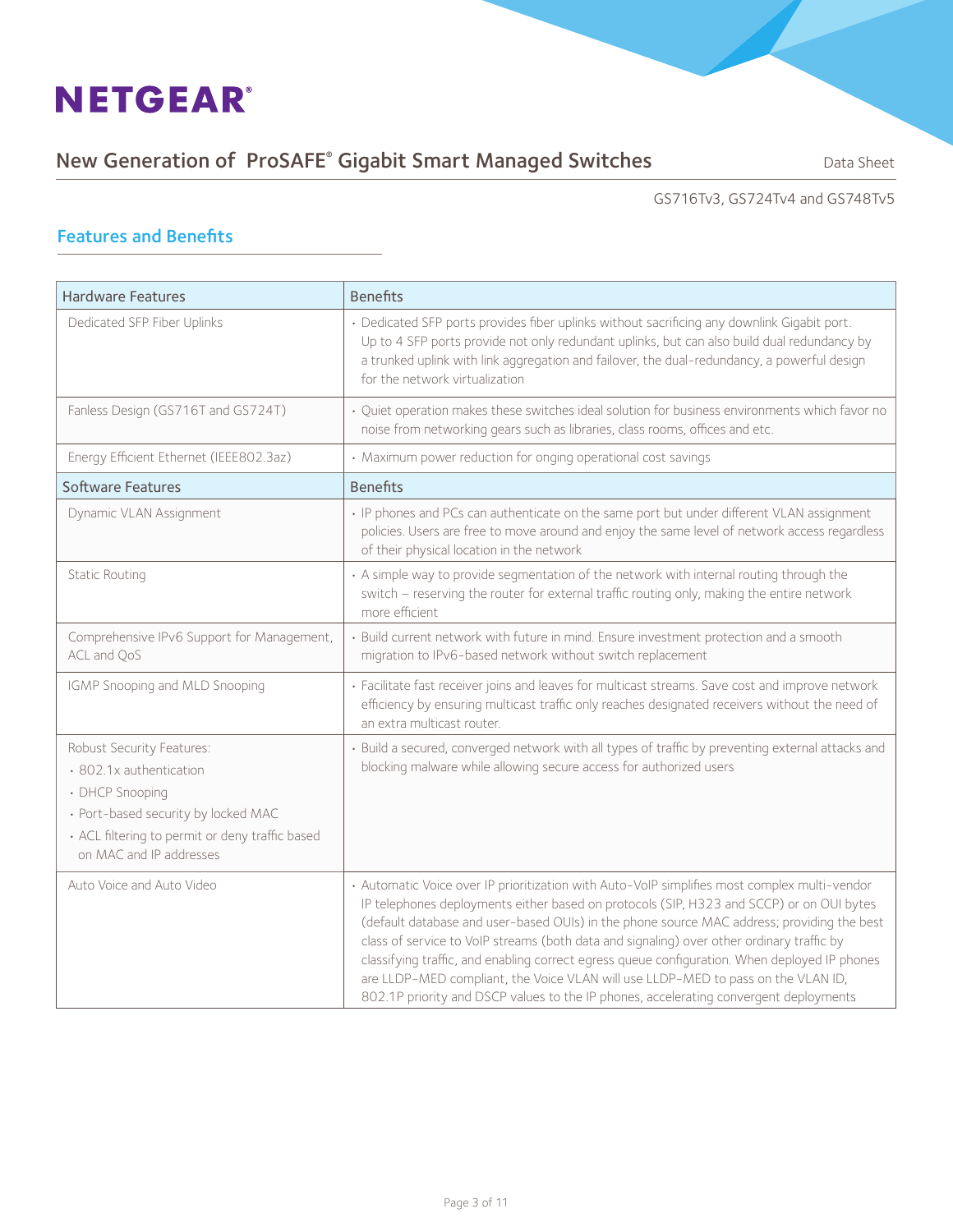### New Generation of ProSAFE® Gigabit Smart Managed Switches **Supersed Banks Cana** Sheet

#### GS716Tv3, GS724Tv4 and GS748Tv5

#### Features and Benefits

| Comprehensive QoS Features:<br>· Port-based or 802.1p-based prioritization<br>· Layer 3-based (DSCP) prioritization<br>• Port-based ingress and egress rate limiting | • Advanced controls for optimized network performance and better delivery of mission-critical<br>traffic such as voice and video                                                                                                                                                                                                                             |
|----------------------------------------------------------------------------------------------------------------------------------------------------------------------|--------------------------------------------------------------------------------------------------------------------------------------------------------------------------------------------------------------------------------------------------------------------------------------------------------------------------------------------------------------|
| DHCP Snooping                                                                                                                                                        | · Ensure IP address allocation integrity by allowing only clients with specific IP/MAC addresses<br>to have access to the network                                                                                                                                                                                                                            |
| Dual Firmware Images and Configuration Files                                                                                                                         | • Dual firmware image and dual configuration file for transparent firmware updates/configuration<br>changes with minimum service interruption                                                                                                                                                                                                                |
| <b>Protected Ports</b>                                                                                                                                               | · Ensure no exchange of unicast, broadcast, or multicast traffic between the protected ports on<br>the switch, therefore, improve the security of your converged network where your sensitive<br>phone conversation can stay private and your surveillance video clips can be forwarded to<br>their designated storage device without leakage or alteration. |
| Dynamic ARP Inspection                                                                                                                                               | · Prevents a class of man-in-the-middle attacks, where an unfriendly station intercepts traffic<br>for other stations by poisoning the ARP caches of its unsuspecting neighbors.                                                                                                                                                                             |
| Multicast VLAN Registration                                                                                                                                          | • Eliminates the replication of the same multicast traffic for every VLAN by sending multicast<br>traffic only on to the dedicated multicast/source VLAN, resulting in more efficient utilization of<br>network bandwidth.                                                                                                                                   |
| EAV (Ethernet Audio/Video Bridging) Support <sup>1</sup>                                                                                                             | · Extends Ethernet usage to support multimedia streaming. The Ethernet AVB standard adds<br>QoS (Quality of Service) features like time-synchronized low latency streaming services and<br>bandwidth reservation to make it possible to carry professional quanity audio and video signals<br>on a standard Ethernet line.                                   |

<sup>1</sup> EAV support can be acquired through the purchase of EAV software license that is sold separately from the switch. Please refer to ordering information for part numbers of these licenses.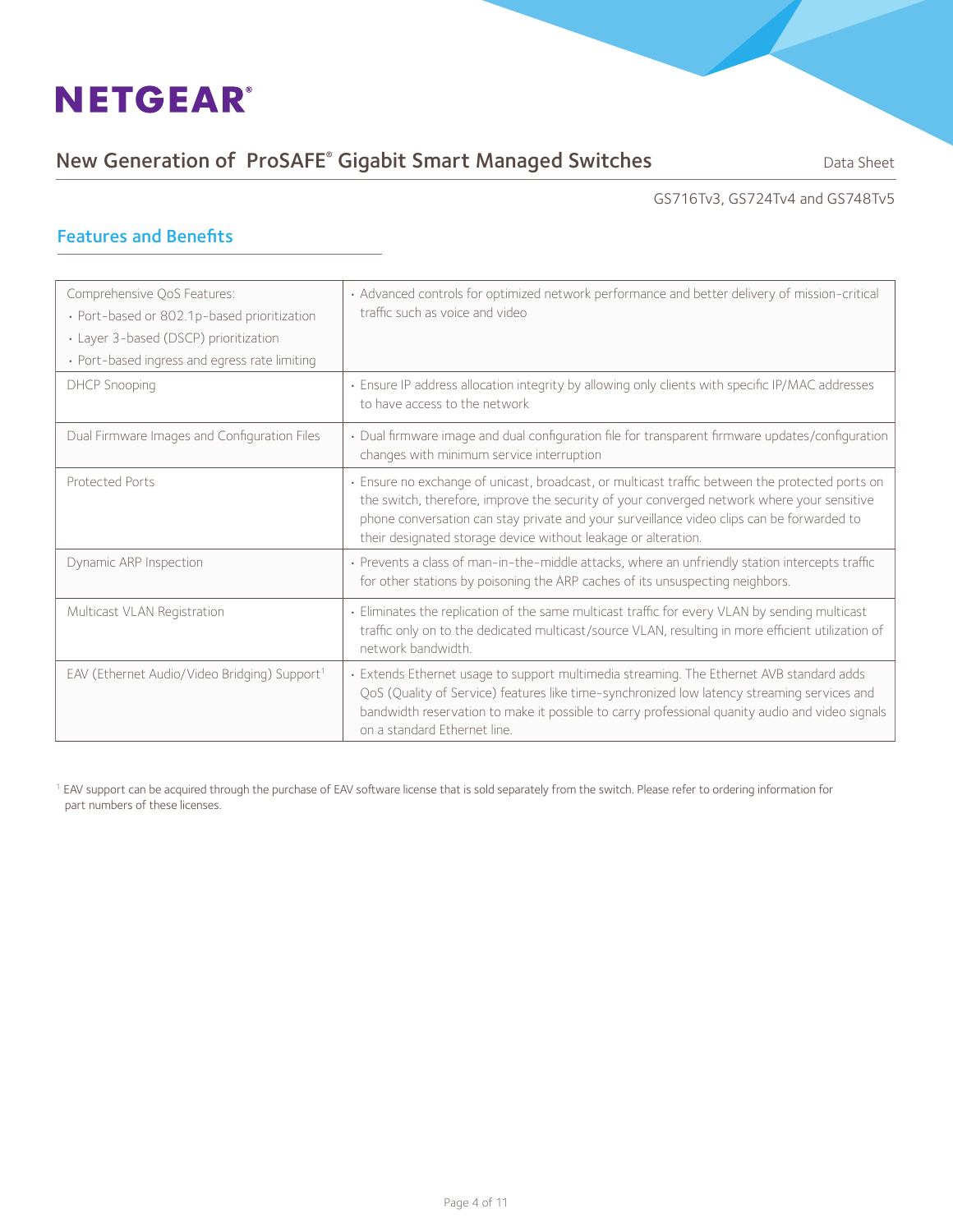### New Generation of ProSAFE® Gigabit Smart Managed Switches **Supersed Banks Cana** Sheet

GS716Tv3, GS724Tv4 and GS748Tv5

#### Converged Network Application



#### Why is the NETGEAR latest generation of Gigabit Smart Managed Switch the right choice for SMBs? NETGEAR Gigabit Smart Managed Switches offer the best Return on your Investment:

- Well-staged for future network upgrade with Gigabit to desktop and network virtualization
- Cost-Effectively bring intelligence to the edge of the network with traffic management features from the Smart Managed Switches
- Improved usability for easier and smoother deployment of voice, video and WLAN on the same converged platform
- Lifetime warranty and 1-year Free Advanced Tech Support for peace-of-mind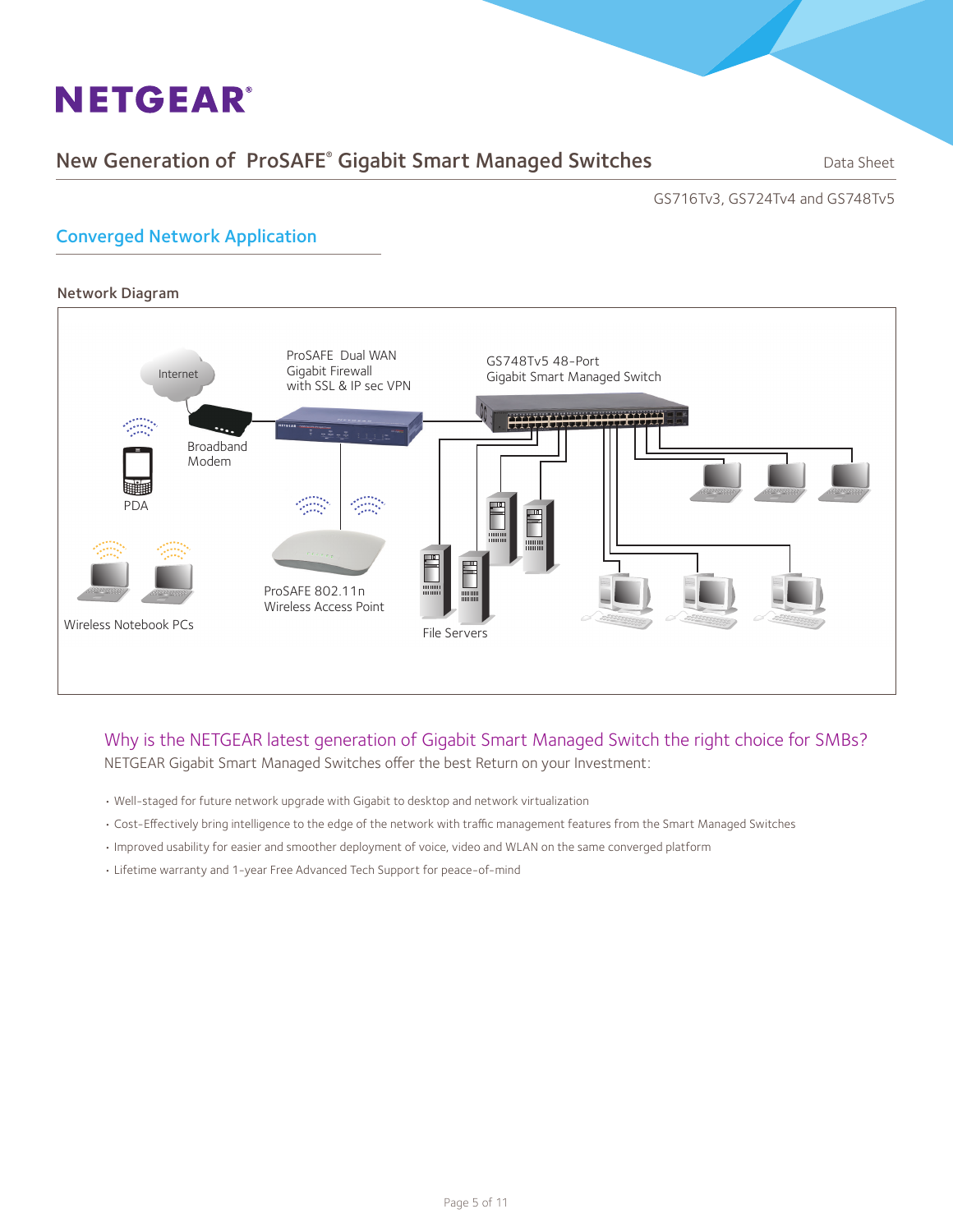#### New Generation of ProSAFE® Gigabit Smart Managed Switches **Supersed Banks Cana** Sheet

GS716Tv3, GS724Tv4 and GS748Tv5

#### Technical Specifications

| PRODUCT SPECIFICATIONS            |                                                                                                                          |                                                                                                                          |                                                                                                                                                                           |  |
|-----------------------------------|--------------------------------------------------------------------------------------------------------------------------|--------------------------------------------------------------------------------------------------------------------------|---------------------------------------------------------------------------------------------------------------------------------------------------------------------------|--|
| Model                             | GS716Tv3                                                                                                                 | GS724Tv4                                                                                                                 | GS748Tv5                                                                                                                                                                  |  |
|                                   |                                                                                                                          |                                                                                                                          |                                                                                                                                                                           |  |
|                                   | HHH<br><b>HHH</b>                                                                                                        | SHIP SHIP                                                                                                                |                                                                                                                                                                           |  |
|                                   |                                                                                                                          |                                                                                                                          |                                                                                                                                                                           |  |
| Interfaces                        | 16 10/100/1000 Mbps<br>auto-sensing Gigabit-<br>Ethernet switching ports,<br>and two dedicated 1000M<br>SFP fiber ports. | 24 10/100/1000 Mbps<br>auto-sensing Gigabit-<br>Ethernet switching ports,<br>and two dedicated 1000M<br>SFP fiber ports. | 48 10/100/1000 Mbps<br>auto-sensing Gigabit-<br>Ethernet switching ports,<br>and two dedicated<br>1000Mbps SFP fiber ports,<br>and two combo 1000Mbps<br>SFP fiber ports. |  |
| PERFORMANCE SPECIFICATION         |                                                                                                                          |                                                                                                                          |                                                                                                                                                                           |  |
| Forwarding modes                  |                                                                                                                          | Store-and-forward                                                                                                        |                                                                                                                                                                           |  |
| Bandwidth                         | 36 Gbps                                                                                                                  | 52 Gbps                                                                                                                  | 100 Gbps                                                                                                                                                                  |  |
| Priority queues                   | $\,8\,$                                                                                                                  | 8                                                                                                                        | 8                                                                                                                                                                         |  |
| Priority queuing                  | Weighted Round Robin (WRR)                                                                                               |                                                                                                                          |                                                                                                                                                                           |  |
| MAC Address database size         | 16k media access control (MAC) addresses                                                                                 |                                                                                                                          |                                                                                                                                                                           |  |
| Addressing                        | 48-bit MAC address                                                                                                       |                                                                                                                          |                                                                                                                                                                           |  |
| Multicast groups                  | 512                                                                                                                      |                                                                                                                          |                                                                                                                                                                           |  |
| Number of static routes           | 32                                                                                                                       |                                                                                                                          |                                                                                                                                                                           |  |
| Number of routed VLANs            | 15                                                                                                                       |                                                                                                                          |                                                                                                                                                                           |  |
| Number of ARP Cache entries       |                                                                                                                          | 512                                                                                                                      |                                                                                                                                                                           |  |
| Number of DHCP snooping bindings  |                                                                                                                          | 8K                                                                                                                       |                                                                                                                                                                           |  |
| Number of DHCP static entries     |                                                                                                                          | 1024                                                                                                                     |                                                                                                                                                                           |  |
| <b>ACL</b>                        |                                                                                                                          | 100 shared for MAC, IP and IPv6 ACLs                                                                                     |                                                                                                                                                                           |  |
| Jumbo frame support               |                                                                                                                          | up to 9K packet size                                                                                                     |                                                                                                                                                                           |  |
| Acoustic noise (ANSI-S10.12)      | 0 dBA                                                                                                                    | 0 dBA                                                                                                                    | 37.2 dBA                                                                                                                                                                  |  |
| Mean Time Between Failures (MTBF) | 726,612 hours                                                                                                            | 567,680 hours                                                                                                            | 390,728 hours                                                                                                                                                             |  |
| L2 SERVICES - VLANS               |                                                                                                                          |                                                                                                                          |                                                                                                                                                                           |  |
| IEEE 802.1Q VLAN Tagging          | Yes                                                                                                                      |                                                                                                                          |                                                                                                                                                                           |  |
| Protocol based VLANs              |                                                                                                                          | Yes                                                                                                                      |                                                                                                                                                                           |  |
| MAC based VLANs                   |                                                                                                                          | Yes                                                                                                                      |                                                                                                                                                                           |  |
| Voice VLAN                        | Based on phones OUI bytes (internal database, or user-maintained)<br>or protocols (SIP, H323 and SCCP)                   |                                                                                                                          |                                                                                                                                                                           |  |
| Protocol-based VLAN               |                                                                                                                          | Yes                                                                                                                      |                                                                                                                                                                           |  |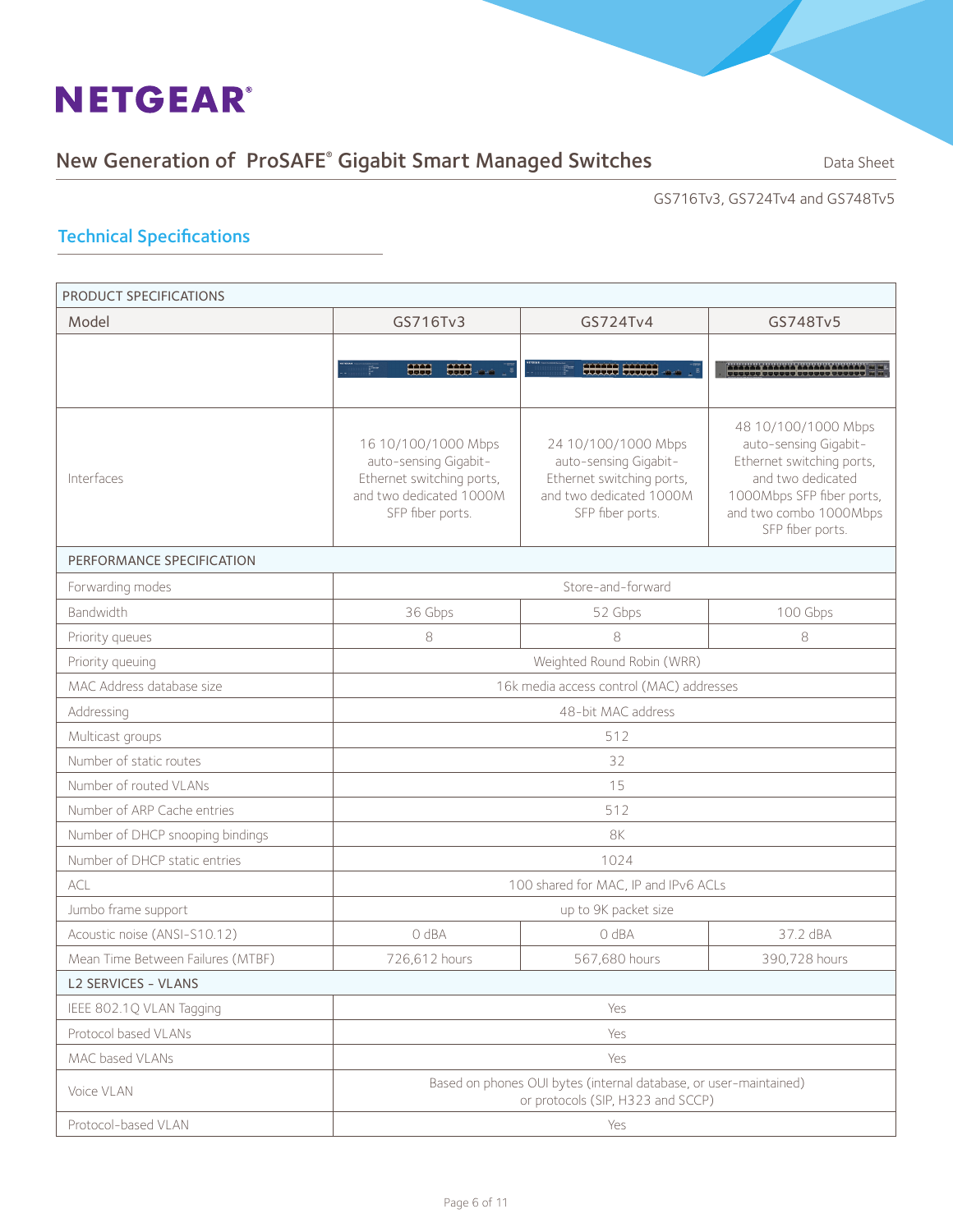### New Generation of ProSAFE® Gigabit Smart Managed Switches **Supersed Banks Cana** Sheet

GS716Tv3, GS724Tv4 and GS748Tv5

#### Technical Specifications

| <b>NETWORK SECURITY</b>                      |                                                  |  |  |
|----------------------------------------------|--------------------------------------------------|--|--|
| <b>IEEE 802.1x</b>                           | Yes                                              |  |  |
| Guest VLAN                                   | Yes                                              |  |  |
| RADIUS based VLAN assignment via .1x         | Yes                                              |  |  |
| MAC-based.1x                                 | Yes                                              |  |  |
| RADIUS Accounting                            | Yes                                              |  |  |
| Network Storm Protection, DoS                | Yes                                              |  |  |
| Broadcast, Unicast, Multicast DoS Protection | Yes                                              |  |  |
| DoS Attacks                                  | Yes                                              |  |  |
| Dynamic ARP inspection                       | Yes                                              |  |  |
| L2 SERVICES - AVAILABILITY                   |                                                  |  |  |
| IEEE 802.3ad - LAGs                          | Yes                                              |  |  |
| LACP                                         | Yes (26 LAGS with max. of 8 members in each LAG) |  |  |
| Broadcast Storm Control                      | Yes                                              |  |  |
| IEEE 802.3x (Full Duplex and flow control)   | Yes                                              |  |  |
| IEEE 802.1D Spanning Tree Protocol           | Yes                                              |  |  |
| IEEE 802.1w Rapid Spanning Tree              | Yes                                              |  |  |
| IEEE 802.1s Multiple Spanning Tree           | Yes                                              |  |  |
| L2 SERVICES - MULTICAST FILTERING            |                                                  |  |  |
| IGMP Snooping (v1, v2 and v3)                | Yes                                              |  |  |
| MLD Snooping Support (v1 and v2)             | Yes                                              |  |  |
| IGMP Snooping Queries                        | Yes                                              |  |  |
| <b>Block Unknown Multicast</b>               | Yes                                              |  |  |
| Multicast VLAN Registration                  | Yes                                              |  |  |
| L3 SERVICES - DHCP                           |                                                  |  |  |
| DHCP Client                                  | Yes                                              |  |  |
| <b>DHCP Snooping</b>                         | Yes                                              |  |  |
| L3 SERVICES - IPV4 ROUTING                   |                                                  |  |  |
| <b>Static Routing</b>                        | Yes                                              |  |  |
| <b>VLAN Routing</b>                          | Yes                                              |  |  |
| IP Source Guard                              | Yes                                              |  |  |
| NETWORK MONITORING AND DISCOVERY SERVICES    |                                                  |  |  |
| 802.1ab LLDP                                 | Yes                                              |  |  |
| SNMP                                         | v1, v2c, v3                                      |  |  |
| RMON 1,2,3,9                                 | Yes                                              |  |  |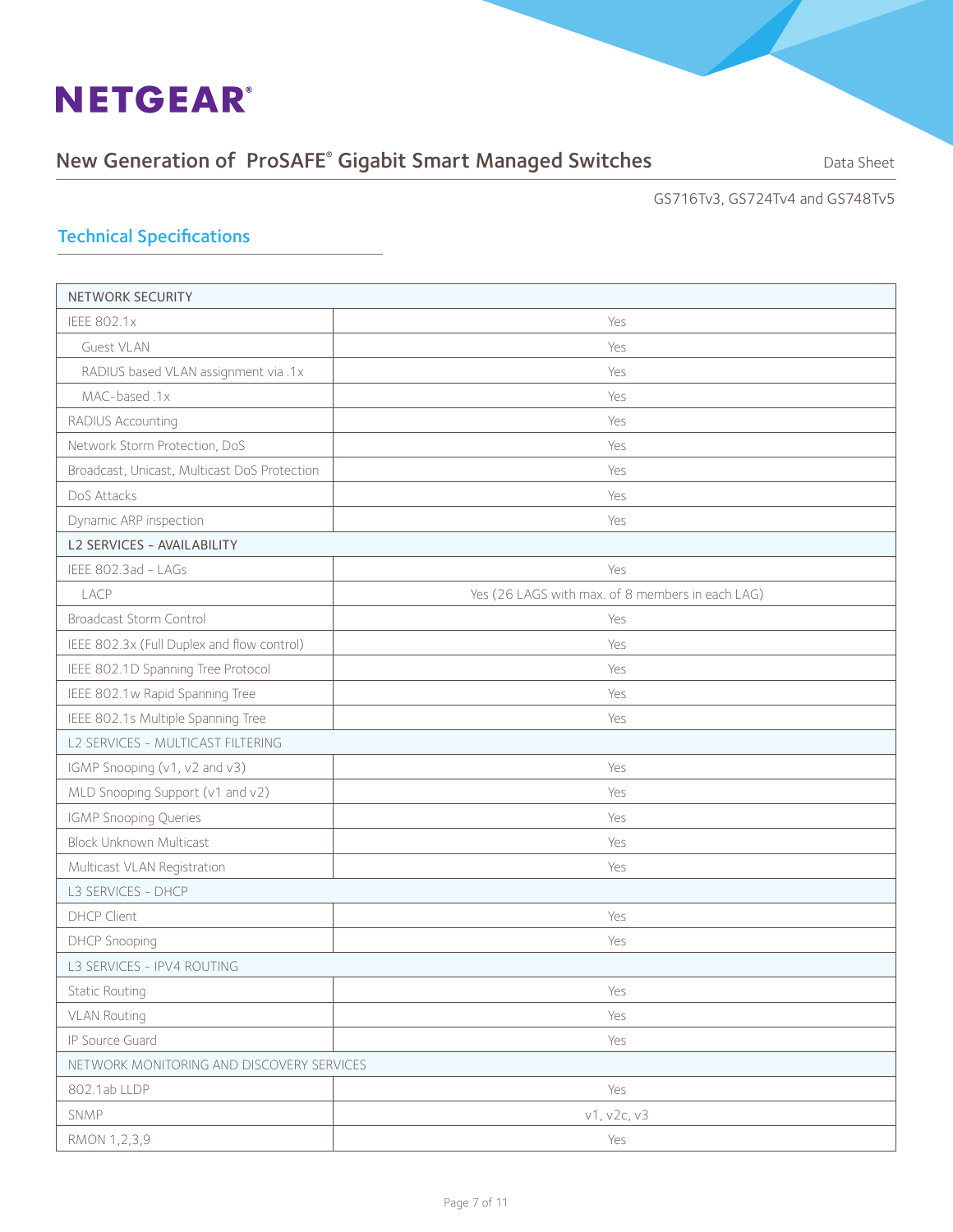### New Generation of ProSAFE® Gigabit Smart Managed Switches **Supersed Banks Cana** Sheet

GS716Tv3, GS724Tv4 and GS748Tv5

#### Technical Specifications

| NETWORK TRAFFIC                                                              |                                                                                                                                        |
|------------------------------------------------------------------------------|----------------------------------------------------------------------------------------------------------------------------------------|
| Access Control Lists (ACLs)                                                  | L2/L3/L4                                                                                                                               |
| IP-based ACLs (IPv4 and IPv6)                                                | Yes                                                                                                                                    |
| MAC-based ACL                                                                | Yes                                                                                                                                    |
| TCP/UDP-based ACL                                                            | Yes                                                                                                                                    |
| MAC lockdown                                                                 | Yes                                                                                                                                    |
| MAC lockdown by the number of MACs                                           | Yes                                                                                                                                    |
| IEEE 802.1x Radius Port Access Authentication                                | Yes                                                                                                                                    |
| Port-based security by locked MAC addresses                                  | Yes                                                                                                                                    |
| Dynamic VLAN Assignment                                                      | Yes                                                                                                                                    |
| Dynamic ARP inspection                                                       | Yes                                                                                                                                    |
| QUALITY OF SERVICE (QOS)                                                     |                                                                                                                                        |
| <b>Access Lists</b>                                                          | Yes                                                                                                                                    |
| L2 MAC, L3 IP and L4 Port ACLs                                               | Yes                                                                                                                                    |
| Ingress rate limiting                                                        | Yes                                                                                                                                    |
| Egress rate limiting                                                         | Yes                                                                                                                                    |
| Support for IPv6 fields                                                      | Yes                                                                                                                                    |
| DiffServ QoS                                                                 | Yes                                                                                                                                    |
| IEEE 802.1p COS                                                              | Yes                                                                                                                                    |
| Dst MAC and IP                                                               | Yes                                                                                                                                    |
| IPv4 and v6 DSCP                                                             | Yes                                                                                                                                    |
| IPv4 and v6 TOS                                                              | Yes                                                                                                                                    |
| WRR (Weighted Round Robin)                                                   | Yes                                                                                                                                    |
| Strict Priority Queue Technology                                             | Yes                                                                                                                                    |
| Timing and Synchronization for Time-<br>Sensitive Applications (IEEE802.1AS) | Yes <sup>1</sup>                                                                                                                       |
| Stream Reservation Protocol (SRP)<br>(IEEE802.1Qat)                          | Yes <sup>1</sup>                                                                                                                       |
| Forwarding and Queuing for Time-Sensitive<br>Streams (IEEE802.1Qav)          | Yes <sup>1</sup> (up to 24 ports simultaneously)                                                                                       |
| Audio Video Bridging Systems (IEEE802.1BA)                                   | Yes <sup>1</sup>                                                                                                                       |
| Auto-VoIP                                                                    | Yes, based on protocols (SIP, H323 and SCCP) or on OUI bytes (default database and user-based<br>OUIs) in the phone source MAC address |
| Auto Video                                                                   | Yes                                                                                                                                    |
| Port Mirroring                                                               | Yes                                                                                                                                    |

<sup>1</sup> Requires EAV support which can be acquired through the purchase of EAV software license that is sold separately from the switch. Please refer to ordering information for part numbers of these licenses.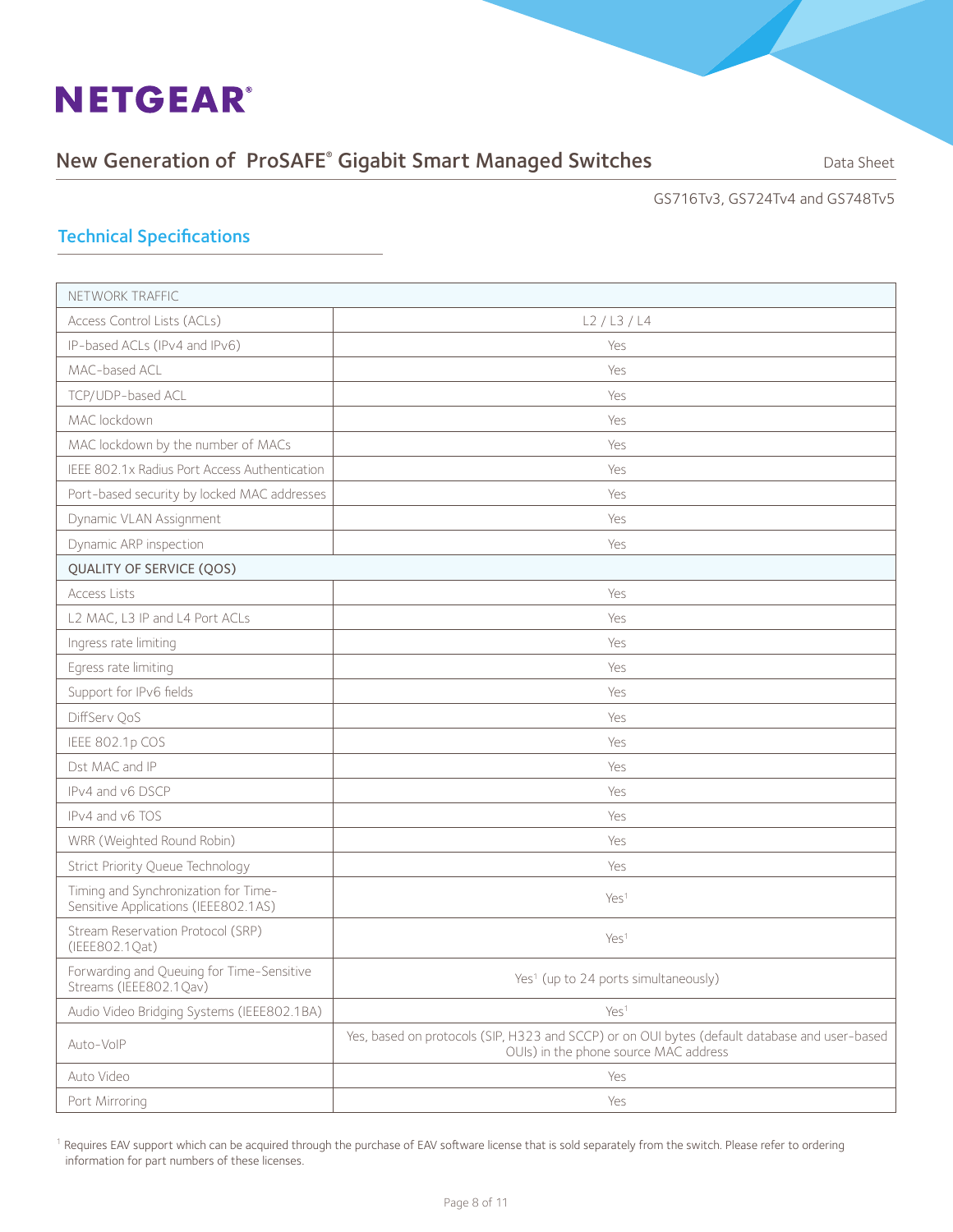### New Generation of ProSAFE® Gigabit Smart Managed Switches **Supersed Banks Cana** Sheet

#### GS716Tv3, GS724Tv4 and GS748Tv5

#### Technical Specifications

| <b>IEEE NETWORK PROTOCOLS</b>                                                                                                                                                                                                                                                                                                             |                                                                                                                                                                                                                                                                                                                                          |  |  |
|-------------------------------------------------------------------------------------------------------------------------------------------------------------------------------------------------------------------------------------------------------------------------------------------------------------------------------------------|------------------------------------------------------------------------------------------------------------------------------------------------------------------------------------------------------------------------------------------------------------------------------------------------------------------------------------------|--|--|
| · IEEE 802.3 Ethernet<br>• IEEE 802.3i 10BASE-T<br>• IEEE 802.3u 100BASE-T<br>· IEEE 802.3ab 1000BASE-T<br>· IEEE 802.1Q VLAN Tagging<br>• IEEE 802.3x Full-Duplex Flow Control<br>· IEEE 802.1 Qav <sup>1</sup><br>· IEEE 802.3z Gigabit Ethernet 1000BASE-SX/LX<br>· IEEE 802.3ae 10-Gigabit Ethernet<br>· IEEE 802.3ad Trunking (LACP) | • IEEE 802.1AB LLDP with ANSI/TIA-1057 (LLDP-MED)<br>· IEEE 802.1p Class of Service<br>· IEEE 802.1Qat <sup>1</sup><br>· IEEE 802.1D Spanning Tree (STP)<br>· IEEE 802.1s Multiple Spanning Tree (MSTP)<br>· IEEE 802.1w Rapid Spanning Tree (RSTP)<br>· IEEE 802.1x Radius network access control<br>· IEEE 802.1BA1<br>• IEEE 802.1AS1 |  |  |
| MANAGEMENT                                                                                                                                                                                                                                                                                                                                |                                                                                                                                                                                                                                                                                                                                          |  |  |
| Password Management                                                                                                                                                                                                                                                                                                                       | Yes                                                                                                                                                                                                                                                                                                                                      |  |  |
| Configurable Management VLAN                                                                                                                                                                                                                                                                                                              | Yes                                                                                                                                                                                                                                                                                                                                      |  |  |
| Admin Access Control via Radius and TACACS+                                                                                                                                                                                                                                                                                               | Yes                                                                                                                                                                                                                                                                                                                                      |  |  |
| Web-based Graphical User Interface (GUI)                                                                                                                                                                                                                                                                                                  | Yes                                                                                                                                                                                                                                                                                                                                      |  |  |
| Smart Control Center (SCC) for<br>Multi-switch Management                                                                                                                                                                                                                                                                                 | Yes                                                                                                                                                                                                                                                                                                                                      |  |  |
| IPv6 Management                                                                                                                                                                                                                                                                                                                           | Yes                                                                                                                                                                                                                                                                                                                                      |  |  |
| Dual Software (firmware) Image                                                                                                                                                                                                                                                                                                            | Yes                                                                                                                                                                                                                                                                                                                                      |  |  |
| Dual Configuration File                                                                                                                                                                                                                                                                                                                   | Yes                                                                                                                                                                                                                                                                                                                                      |  |  |
| SNTP Client over UDP Port 123                                                                                                                                                                                                                                                                                                             | Yes                                                                                                                                                                                                                                                                                                                                      |  |  |
| SNMP v1/v2C                                                                                                                                                                                                                                                                                                                               | Yes                                                                                                                                                                                                                                                                                                                                      |  |  |
| SNMP v3 with Multiple IP Addresses                                                                                                                                                                                                                                                                                                        | Yes                                                                                                                                                                                                                                                                                                                                      |  |  |
| RMON 1,2,3,9                                                                                                                                                                                                                                                                                                                              | Yes                                                                                                                                                                                                                                                                                                                                      |  |  |
| Port Mirroring                                                                                                                                                                                                                                                                                                                            | Yes                                                                                                                                                                                                                                                                                                                                      |  |  |
| Many to One Port Mirroring                                                                                                                                                                                                                                                                                                                | Yes                                                                                                                                                                                                                                                                                                                                      |  |  |
| Cable Test Utility                                                                                                                                                                                                                                                                                                                        | Yes                                                                                                                                                                                                                                                                                                                                      |  |  |
| SSL/HTTPS and TLS v1.0 for<br>Web-based access                                                                                                                                                                                                                                                                                            | Yes                                                                                                                                                                                                                                                                                                                                      |  |  |
| File Transfers (uploads, downloads)                                                                                                                                                                                                                                                                                                       | TFTP / HTTP                                                                                                                                                                                                                                                                                                                              |  |  |
| HTTP Download (firmware)                                                                                                                                                                                                                                                                                                                  | Yes                                                                                                                                                                                                                                                                                                                                      |  |  |
| Syslog (RFC 3164)                                                                                                                                                                                                                                                                                                                         | Yes                                                                                                                                                                                                                                                                                                                                      |  |  |
| LEDs                                                                                                                                                                                                                                                                                                                                      |                                                                                                                                                                                                                                                                                                                                          |  |  |
| Per Port                                                                                                                                                                                                                                                                                                                                  | Speed, Link, Activity                                                                                                                                                                                                                                                                                                                    |  |  |
| Per Device                                                                                                                                                                                                                                                                                                                                | Power and Fan (GS748T only)                                                                                                                                                                                                                                                                                                              |  |  |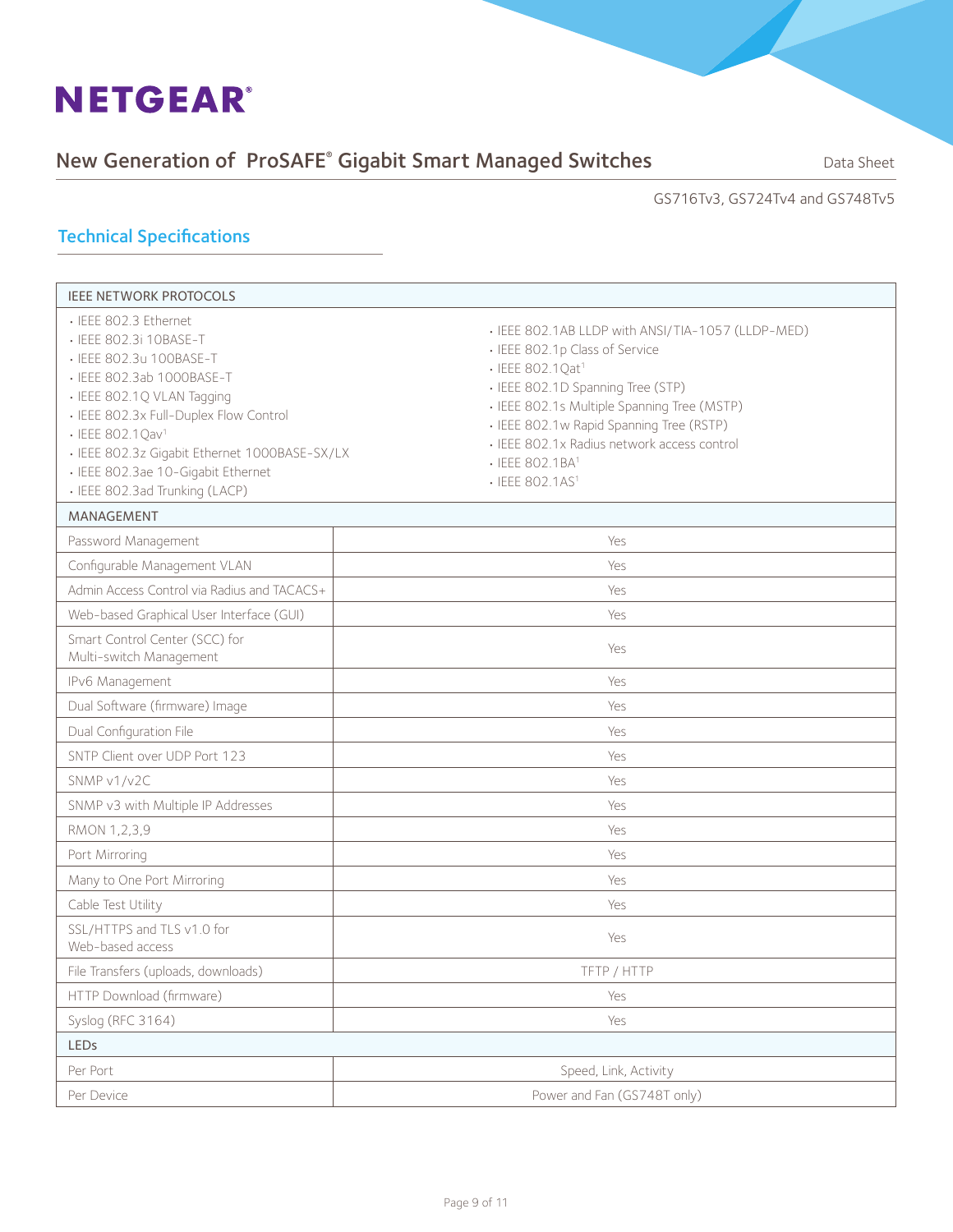### New Generation of ProSAFE® Gigabit Smart Managed Switches **Supersed Banks Cana** Sheet

GS716Tv3, GS724Tv4 and GS748Tv5

#### Technical Specifications

| PHYSICAL SPECIFICATIONS                                                              |                               |                                               |                  |  |  |
|--------------------------------------------------------------------------------------|-------------------------------|-----------------------------------------------|------------------|--|--|
| Weight (kg)                                                                          | 2.57kg                        | 2.74kg                                        | 3.46kg           |  |  |
| Dimensions (WxDxH) mm                                                                | 440 x 204 x 43mm              | 440 x 204 x 43mm                              | 440 x 257 x 43mm |  |  |
| POWER CONSUMPTION (WHEN ALL PORTS USED, LINE-RATE TRAFFIC AND MAX POE IF APPLICABLE) |                               |                                               |                  |  |  |
| WorstCase, all ports used, line-rate traffic<br>14.4W<br>17.4W<br>41.1W              |                               |                                               |                  |  |  |
| <b>ENVIRONMENTAL SPECIFICATIONS</b>                                                  |                               |                                               |                  |  |  |
| Operating                                                                            |                               |                                               |                  |  |  |
| Operating Temperature                                                                |                               | 32° to 122°F (0° to 50°C)                     |                  |  |  |
| Humidity                                                                             |                               | 90% maximum relative humidity, non-condensing |                  |  |  |
| Altitude                                                                             |                               | 10,000 ft (3,000 m) maximum                   |                  |  |  |
| Storage                                                                              |                               |                                               |                  |  |  |
| Storage Temperature                                                                  |                               | $-4^{\circ}$ to 158°F (-20° to 70°C)          |                  |  |  |
| Humidity                                                                             |                               | 95% maximum relative humidity, non-condensing |                  |  |  |
| Altitude                                                                             | 10,000 ft (3,000 m) maximum   |                                               |                  |  |  |
| ELECTROMAGNETIC EMISSIONS AND IMMUNITY                                               |                               |                                               |                  |  |  |
| Certifications                                                                       | CE mark, commercial           |                                               |                  |  |  |
|                                                                                      |                               | FCC Part 15 Class A, VCCI Class A             |                  |  |  |
|                                                                                      |                               | Class A EN 55022 (CISPR 22) Class A           |                  |  |  |
|                                                                                      | Class A C-Tick                |                                               |                  |  |  |
|                                                                                      | EN 50082-1                    |                                               |                  |  |  |
|                                                                                      | EN 55024                      |                                               |                  |  |  |
|                                                                                      | CCC                           |                                               |                  |  |  |
| <b>SAFETY</b>                                                                        |                               |                                               |                  |  |  |
| Certifications                                                                       |                               | CE mark, commercial                           |                  |  |  |
|                                                                                      | CSA certified (CSA 22.2 #950) |                                               |                  |  |  |
|                                                                                      |                               | UL listed (UL 1950)/cUL IEC 950/EN 60950      |                  |  |  |
| <b>WARRANTY AND SUPPORT</b>                                                          |                               |                                               |                  |  |  |
| ProSAFE Lifetime Warranty*                                                           | Included, Lifetime            |                                               |                  |  |  |
| Lifetime 24x7 online Technical Support*                                              |                               | Included, Lifetime*                           |                  |  |  |
| Lifetime Next-Business-Day (NBD)<br>Replacement                                      | Included, Lifetime*           |                                               |                  |  |  |
| ProSUPPORT OnCall 24x7, Category 1**                                                 |                               | PMB0311 (1 yr.)                               |                  |  |  |
| Service Packs                                                                        | PMB0331 (3 yrs.)              |                                               |                  |  |  |
|                                                                                      | PMB0351 (5 yrs.)              |                                               |                  |  |  |

<sup>1</sup> The feature can be acquired through the purchase of EAV software license that is sold separately from the switch. Please refer to ordering information for part numbers of these licenses.